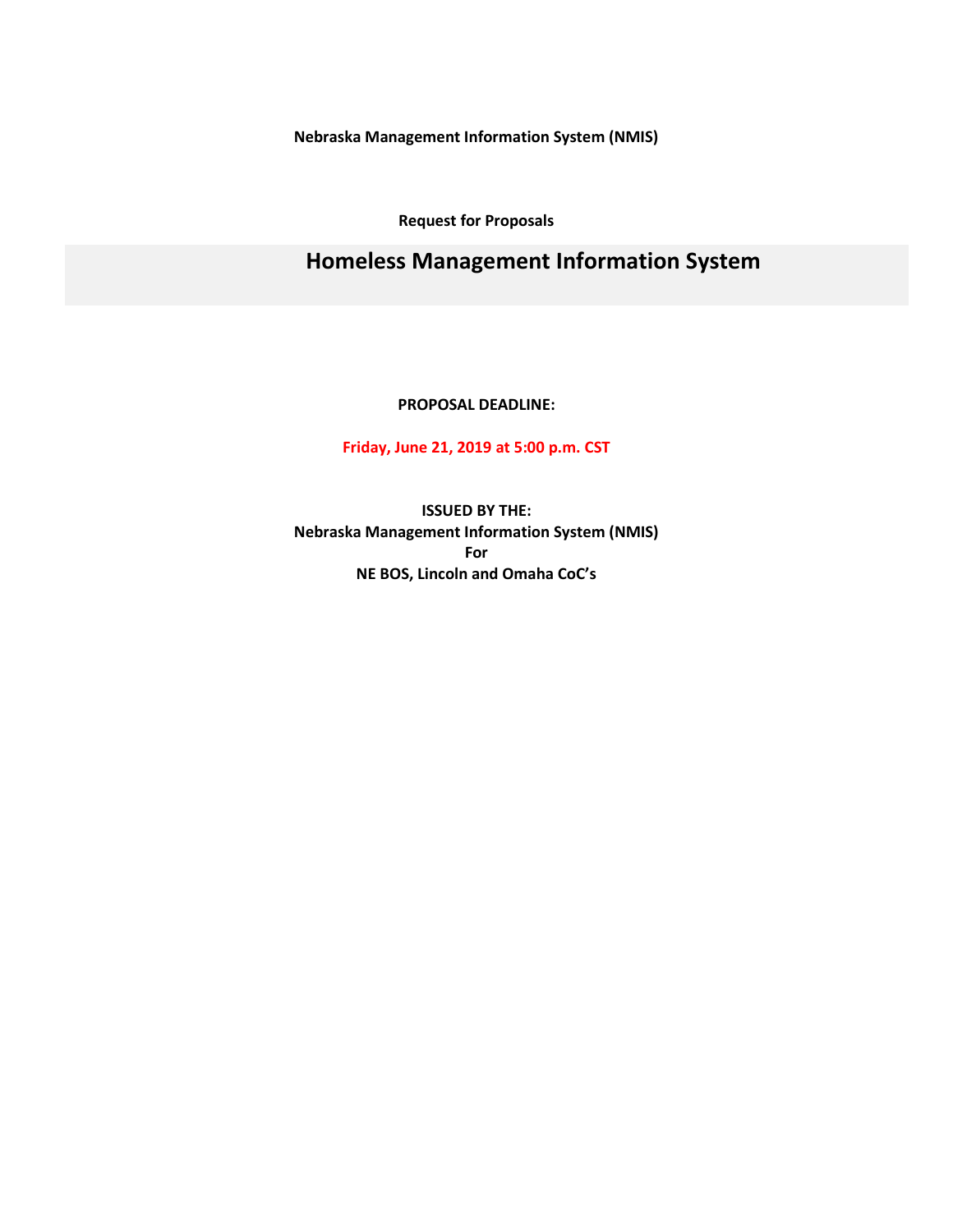**The Nebraska Management Information System (NMIS) Software Taskforce is issuing this Request for Proposal (RFP) to secure web-based software for the Nebraska Balance of State, Lincoln and Omaha Continuums of Care (CoC).** 

The goal of the NMIS HMIS is to maintain a database for the collection, reporting and coordination of homeless client data in effective services and information to achieve housing stability and self-reliance. The goal of this RFP is to acquire software that allows us to provide a high quality, user-friendly, person centered, data collection system that expedites client initial engagement, assessment, intake and housing placements while supporting the analysis of quality information that can be used for program improvement, service planning and reporting.

Proposals will be received via email at: [NebraskaNMIS@gmail.com](mailto:NebraskaNMIS@gmail.com) until **Friday June 21, 2019 5:00 pm** any proposals received after such time will not be accepted.

The Nebraska Management Information System (NMIS) reserves the right to reject any or all proposals, waive any minor informalities in the proposal process, and accept the proposal deemed to be in the best interest of the Continuums.

#### **GENERAL CONDITIONS AND REQUIREMENTS**

#### **1. Reviewing Period**

All proposals meeting RFP requirements and conditions will be reviewed on July 16, 2019.

#### **2. Compliance with Applicable Laws**

The proposal must comply with all Federal, State, and municipal laws, ordinances, rules and/or regulations.

### **3. Ability and Experience**

NMIS will not award a contract to any entity who cannot furnish satisfactory evidence of their ability and experience to perform the requested services.

#### **4. Signature**

All proposals shall be complete, factual, and signed by an authorized officer of the consultant's company on the appropriate page(s).

**Failure to comply with the above conditions and requirements or any attached specifications or any other minimum qualifications will be justification to reject any proposal as incomplete.**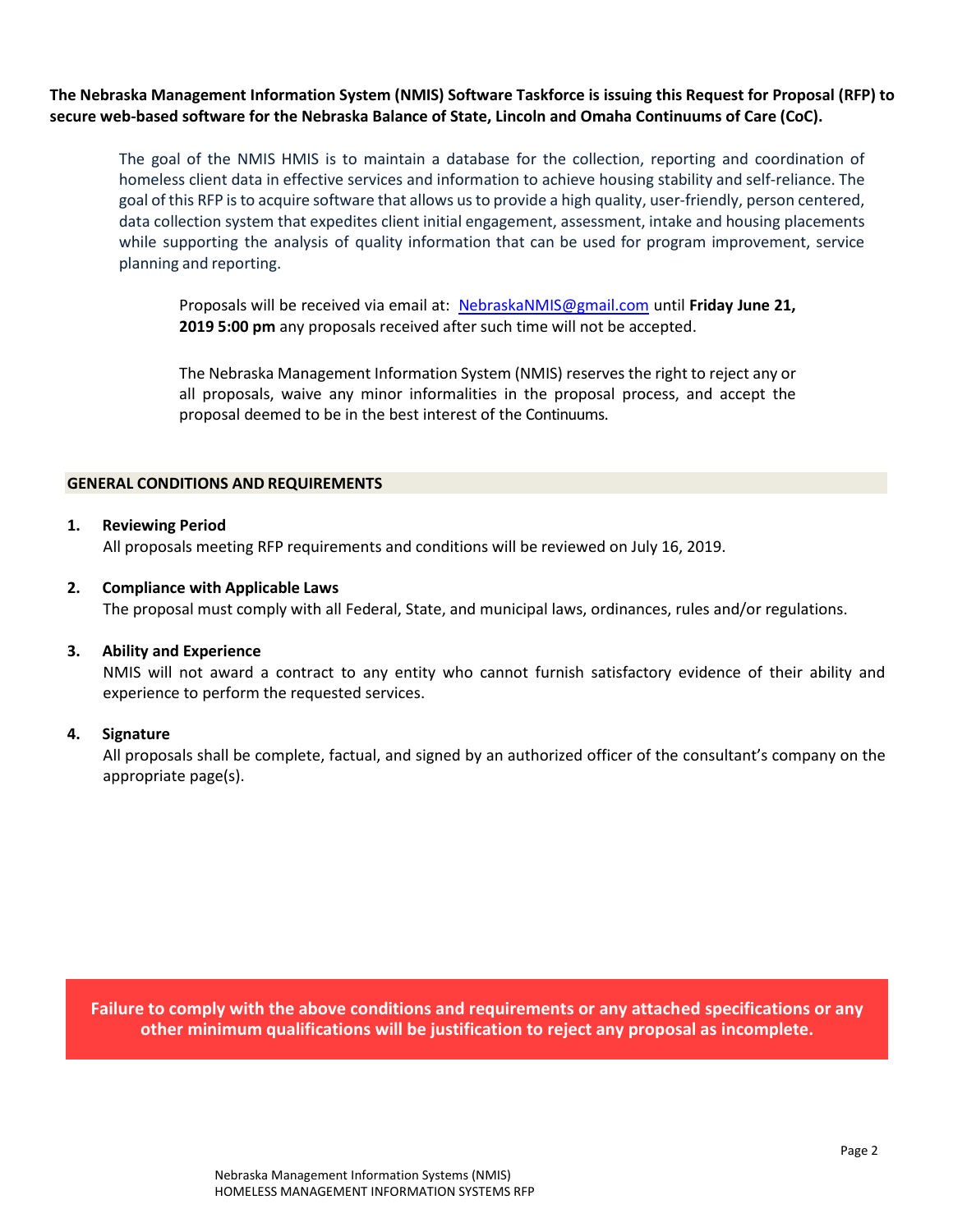# Scope of Current HMIS

| <b>Measure</b>                   | <b>Existing</b> |
|----------------------------------|-----------------|
| Number of Active Users           | 553             |
| Number of Active Programs        | 559             |
| <b>Number of Active Agencies</b> |                 |
| Number of Programs in the System | 1717            |

### Schedule

The NMIS Board reserves the right to revise the following schedule at any time and without notice to the respondents or prospective respondents:

| <b>ACTIVITY</b>                                        | <b>DATE</b>           |
|--------------------------------------------------------|-----------------------|
| <b>RFP Released</b>                                    | June 7, 2019          |
| Proposals Due                                          | June 21, 2019 5pm CST |
| Proposal Review by<br><b>Selection Committee</b>       | July 16, 2019         |
| Remote demonstrations                                  | TBD - If needed       |
| <b>NMIS</b> reviews evaluations<br>and makes selection | <b>July 2019</b>      |
| Contract execution with<br>successful vendor           | Oct EST               |

### **CONTRACT TERMS AND CONDITIONS**

#### *Selection of Proposals*

The NMIS Board shall award a contract to the responsible prospective software vendor whose proposal conforms to the RFP, is the most advantageous to Nebraska, and meets the requirements as stated in the proposal submission requirements.

#### **SCOPE OF WORK**

Specific tasks to be undertaken by the selected HMIS vendor shall include, at a minimum:

### **A. General Tasks**

- The design, implementation and support of an HMIS (system) for Nebraska
- **The execution of data conversion/migration to new application, data validation and quality assurance**
- Training, supporting and working with private, nonprofit, and public homeless service providers

### **B. Regulatory Compliance**

- The software collects all HUD-mandated data elements (e.g., UDE, PSF, program descriptors and Meta data elements) and partner data elements by project type (e.g., CoC, ESG, VA, HOWPA, RHY, PATH, CSBG, etc.), HMIS regulations (e. g., privacy and security standards) and national best practices
- Respondent demonstrates a proactive (e.g., meets HUD deadlines, keeps abreast of upcoming policy changes via HUD's HMIS vendor calls, actively focuses on continuously improving the user experience (HMIS User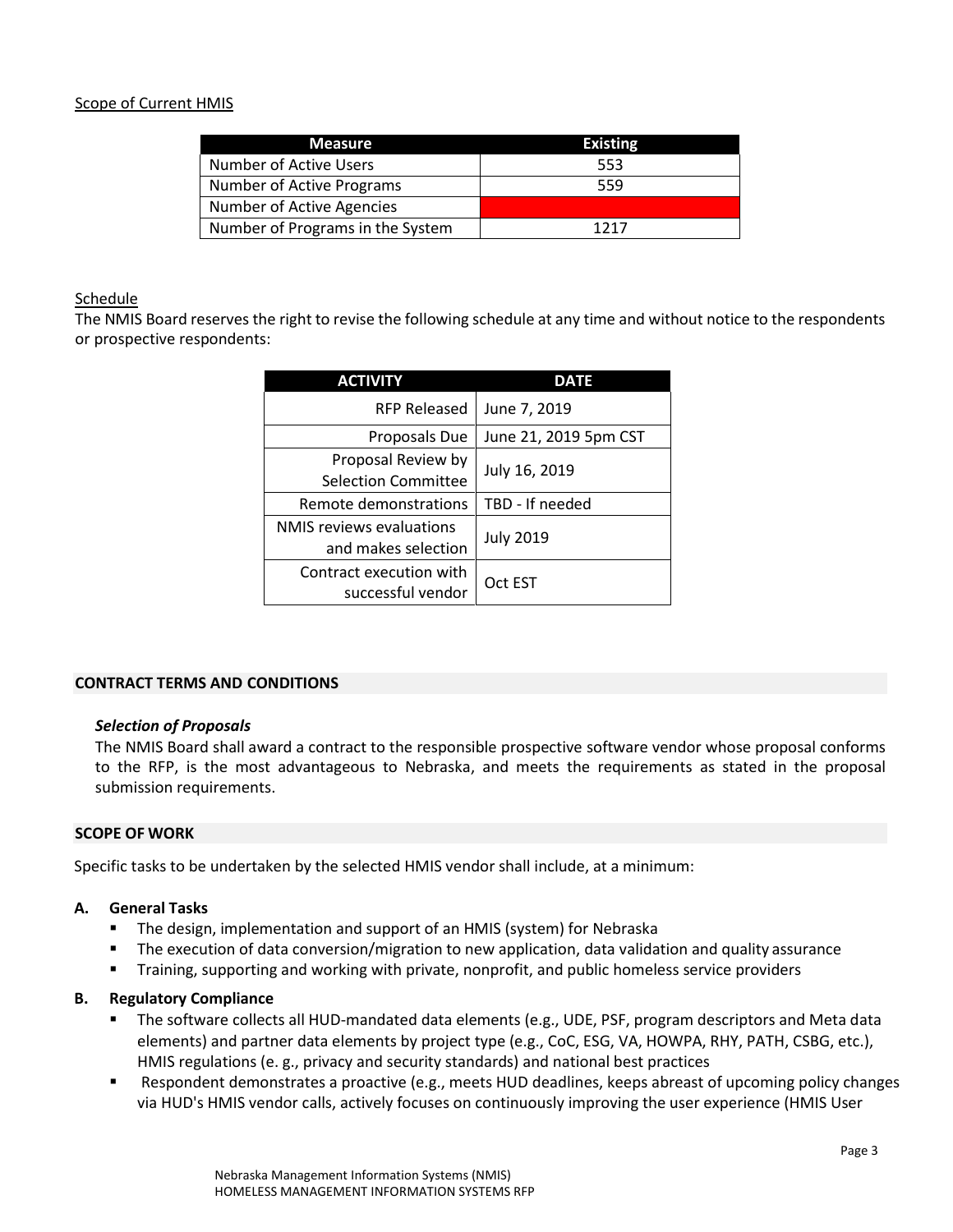forum)) approach to regulatory compliance and implementation of national best practices and industry standards as seen by other CoC successful implementations

- Demonstrated commitment to mapping retired HUD data element, dynamic data and field-name updates that propagate throughout database based on HUD standards
- Commitment to support the latest XML and CSV schema defined by HUD. User-friendly CSV exporting available to RHY, SSVF, APR, ESG etc. end users
- Vendor and product ongoing timely compliance with all relevant HUD required data collection structures and reporting modules
- The provision and support of software that facilitates the full and accurate collection of all HUD-mandated data elements
- Future modifications to the software to ensure ongoing compliance of the latest HUD data standards, HMIS regulations and national best practices

# **C. Security and Privacy**

Providing a system that includes security functions to ensure protection of client confidentiality. Security features should include:

- Product demonstrates a proven track record of full and timely compliance with all federal, state, and local privacy and confidentiality policies and procedures (e.g., HIPAA, 42CFR Part 2, etc.) that protect client level data confidentiality and local grant guidelines, program regulation and best practices
- The System has a robust auditing, compliance monitoring and performance monitoring functionality (e.g., error logs, usage logs, audits trails, etc.) that track historical changes made to records, customizable and reportable by the system administrator
- The System must meet current password standards and frequency for required change
- User access processes should include automatic timeout/log-off, automatic save
- Granular security and privacy controls with easy to use tools based on user role
- Controllable read, write, edit and delete capabilities to support a shared data
- Secure encrypted access via browser https:// with two instances of the database
- User authentication (no concurrent access)
- Ability to define and amend user access levels to client information
- Access restrictions based on user role and/or permissions are enforced consistently throughout the software solution, including reporting, data sharing, and export features

# **D. Core Functionality**

Providing software that includes:

- The system should be web-based (HMIS software should not have to be installed onlocal computers
- The system must allow easy, automated data input, easy to navigate and provides consistent page views
- The system must have an integrated HUD Housing Inventory module (HIC)
- **The system must have an integrated Point-in-Time (PIT) module**
- Software complies with accessibility standards outlined in Americans with Disabilities Act
- Open/close functionality for client and program records
- Ability to set limits on available services (# per day, # per household, # per month, etc.)
- Household management is flexible enough to accommodate the fluidity of family
- The System is set up to send automatic alerts
- The vendor must execute free system upgrades (e.g., federal requirement changes etc.)
- **There should be documented system upgrade procedures**
- The software should be compatible with Tableau or similar graphics visualization
- Capacity for document generation readable, printable blank forms and completed forms
- Document upload storage for consent forms, verifications, rental agreements, stabilization plans, etc.
- Built-in measures to prevent data entry mistakes and back end reporting to identify data entry errors and guide data cleanup for users
- Software with case management tools for recording case notes, follow up, query on no contact within number of days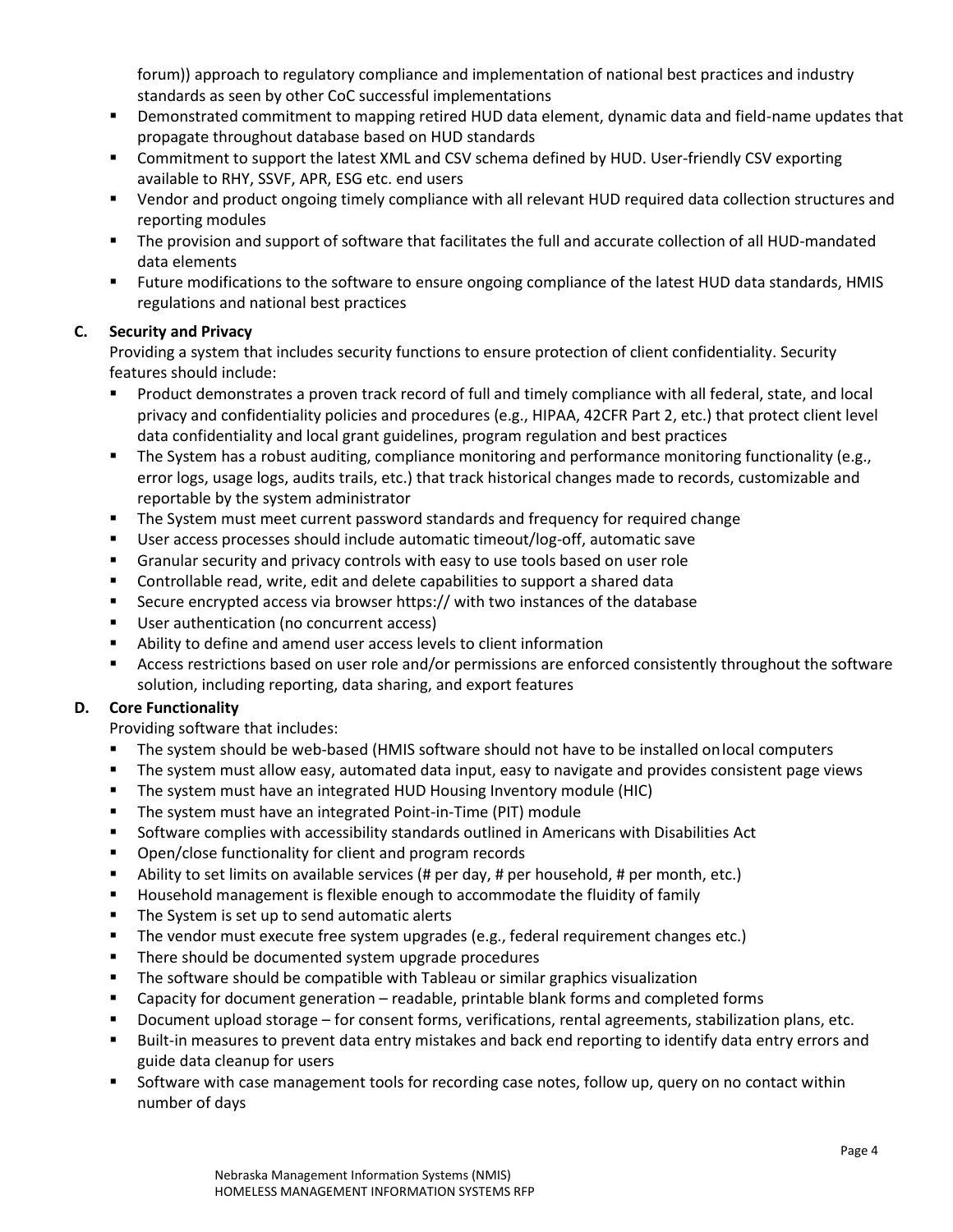- A referral system and referral tracking
- Robust deduplication measures to identify and prevent duplicate client entries
- Matching functionality to unduplicate records across agencies (not dependent upon data sharing)

## **E. End User Experience**

- The system should allow for multiple simultaneous open sessions by the same user
- The interface is easy to learn and easy to use
- The user interface screens, menus, icons, keyboard shortcuts, mouse/gesture
- **The user interface should have easy to use online help and easy to understand software**
- **The user interface must have consistent functionality. Buttons, terminology, functions**
- **The user interface should ask information once and auto-populate to other screens**
- The user interface should have data quality controls, auditing, and management tools
- The system allows end-users to upload documents & photos, etc. to client records
- The end-user can document service provisions, case notes and track clients' progress
- The end-user can communicate with other end-users or clients via notifications, alerts

# **F. System Administrator (Expert User Experience)**

- Well documented instructions on software set-up which optimizes reporting accuracy
- **The software has a flexible tool for importing and exporting data**
- **The system must enable system administrators to impersonate or shadow users**
- System administrators should have access to a data dictionary and glossary information
- System administrators should have access to information describing back-end server(s)
- Ability to change data elements on back-end/data source tables (inserts and updates)
- Administrators can configure and associate funder projects to multiple agency programs
- System administrators should be able to activate or make users inactive
- System administrators should be able to configure program performance targets

# **G. Coordinated Entry**

Software should contain functionality to support a single coordinated access system. This should include:

- Support all versions of the VI-SPDAT and a prioritization tool, including the ability for updates
- Aggregate, project and subpopulation level reporting capability (Adhoc or Standard)
- The system has the capacity to report on average length of time from identification to exit
- Modules fully integrated with client records, information entered once
- Ability to view client's place in the priority list in real-time and match the client to best housing opportunity
- Real-time Housing Inventory capabilities which include program eligibility, type of housing etc.
- **The system has Alert Notifications that communicate acted upon referrals**
- Ability to view client's latest VI-SPDAT score in client search screens
- Clients with multiple VI-SPDAT assessment eligibilities can be prioritized in multiple ways
- Capture customizable fields and include comments. Time stamps for status changes & updates
- Provision of software with functionality to support two coordinated access/entry systems (BOS and LNK CoC follow same workflow, OMA has a separate workflow)
- Availability of the VI-SPDAT, with the ability for local customization of a common assessment tool
- Robust referral notification system
- Ability to auto prioritize based on community prioritization formula as new referrals and/or updates are received

# **H. Support, Training and Customer Service**

- Helpdesk available 24 hours a day, 7 days a week, providing technical support for system
- Comprehensive conversion strategy from the existing system (implementation plan)
- System reports are documented and querying protocols outlined
- Replica sandbox must be available for testing and training, with the ability to run reports
- Vendor is expected to provide technical documentation including user manuals and online help relevant to introductory training as well as ongoing support. The following documentation is expected: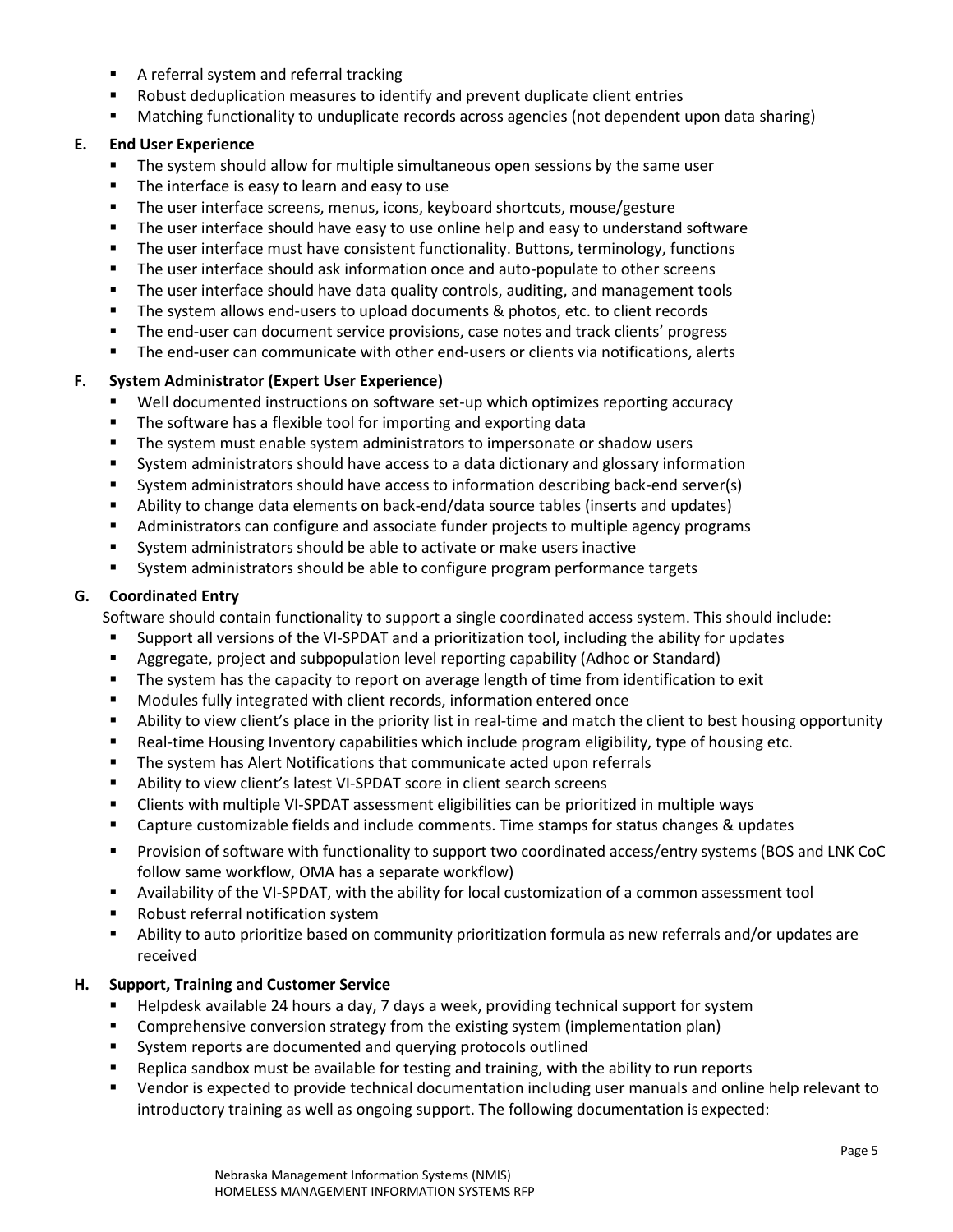- $\triangleright$  Data Dictionary
- $\triangleright$  Reporting Module Guidance
- $\triangleright$  Database Design and Navigation Workflow for entering client information
- $\triangleright$  User manuals specific to HMIS data entry
- Providing "Train the Trainer" modules for implementation of new system and for standard ongoing training
- Developing and implementing Quality Assurance protocols related to every software upgrade, release, enhancement or other system change
- Ensuring that the timing of release, description, and communication are coordinated

# **I. Data Imports and Integration**

- Development and implementation of an open and flexible platform that maximizes opportunities for data integration across multiple software solutions, including a contractual commitment to support the latest XML and CSV schema defined by HUD
- Support for the batch import and export of data from agencies who enter program data into a separate system
- **•** Demonstrated ability to work with customers to make sure legacy data is migrated
- **•** Demonstrated ability to migrate case notes, photos and other documents and file types

# **J. Reporting and Performance Measurement**

- Production of current standard HUD reports directly from the system: APR, LSA, PIT, CAPER; as well as CSBG reports
- Production of System Performance Measurement reporting at a CoC wide level and at a program level where applicable
- **Production of Quarterly APRs by program**
- Generation of standard project and agency level reports that track enrollments, dismissals, demographics, etc. for funders and other stakeholders
- Provision of User Information Reporting: User license periods, contact records, training, login activity, inclusion in metadata for client record creation, edit, and name stamp on HUD Assessment submissions or edits
- Client level reporting across CoCs as may be needed in order to participate with other CoCs in data generation, client level reporting/tracking and understand program outcomes
- Drag-and-drop customizable reporting that is user-friendly
- Ability to manage unidentified client-level data to make sure counts of services provided are included
- Ability to de-duplicate clients and household across programs, agencies, municipalities
- Software supports public facing dashboards, widgets, etc. to link to external websites
- Ability to add customized fields that are easily reportable
- Ability to schedule and automate report generation including ah-hoc reports

## **FINAL WORK PRODUCTS PROPOSAL SUBMISSION REQUIREMENTS**

The information submitted must include, but should not necessarily be limited to, the following items:

1. *Narrative Response to Scope of Services.* Proposers shall provide a comprehensive written description of each system element, feature, service, etc. required by the Scope of Work that it proposes to provide. These descriptions shall reference the section item being responded to and shall include the scope and particular features and benefits of the proposer's provision of these elements, features, services, etc., and detailed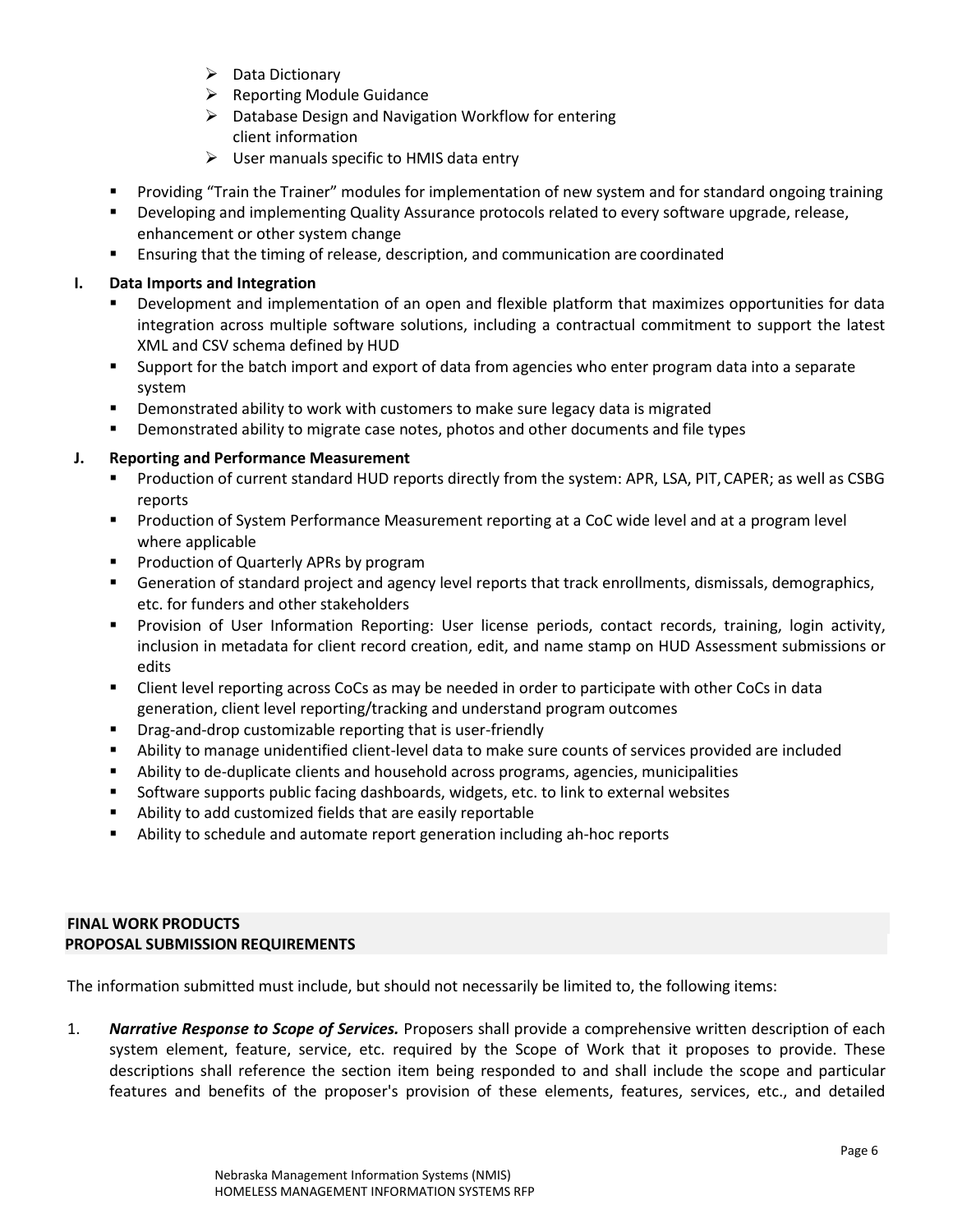descriptions of functionality as defined in the scope of services. These descriptions shall demonstrate the proposer's understanding of the requirements and the proposer's ability to provide and effectively operate the services and systems required. The narrative should include each of the elements described under the Scope of Services section of this RFP.

- 2. *Qualifications and Experience.* A description of the history, experience and qualifications of your firm and any proposed subcontractors to perform the Scope of Services. Please provide:
	- a. List three (3) client implementations that are most similar to the systems requirements stated in the scope of services and most similar in terms of number of projects, users, participants served, and complexity of configuration and include a brief narrative that explains why we should consider this reference/these references a relevant experience and why it is similar to Nebraska's requirements. List should include the following for each client reference:

Client Organization Name and Address Duration of Contract Dates of Operation Website Contact Person Name, Title, Phone Number and Email Address

Please note—references will be asked about their experience with the vendor including the following areas:

- I. Responsiveness to customer service requests
- II. Quality of staff
- III. Technical support and training
- IV. Coordinated entry
- V. Conversion process from one system to new HMIS
- VI. Knowledge and experience with most recent release of HMIS Data Standards
- VII. Ease of system use and reliability, and
- VIII. General assessment of quality and effectiveness of the vendor'sservices

Proposers should also include organizational chart(s) and/or a description of the management plan for all divisions that are proposed to contribute to the operation of the HMIS.

- 3. **A description of the hosting hardware and technical environment.** Provide a description of their hosting hardware and technical environment, as well as security protocols, back-up and disaster recovery plan.
- 4. *Management Plan and Project Timeline.* Provide a detailed, comprehensive timetable and plan to convert each element of the existing vendor's system to that of the selected vendor. Include the duration of the conversion and key milestones in the timetable proposed. This plan shall include the responsibilities of the proposer, NMIS and the existing vendor; a description of how the accuracy of the conversion effort will be measured; identification of the project manager, the experience this individual has had in converting similar Systems, and the estimated amount of time that the project manager will dedicate to the project; and the details of the proposer's post-conversion support plan. The proposer should describe its previous experience converting data in a situation similar to what this project will entail.
- 5. *Price Proposal Form.* Sign and submit the form that is part of this RFP.
- 6. *Certificate of Non – Collusion.* Sign and submit the form that is part of this RFP.
- 7. *Form for Tax Compliance.* Sign and submit form that is part of this RFP.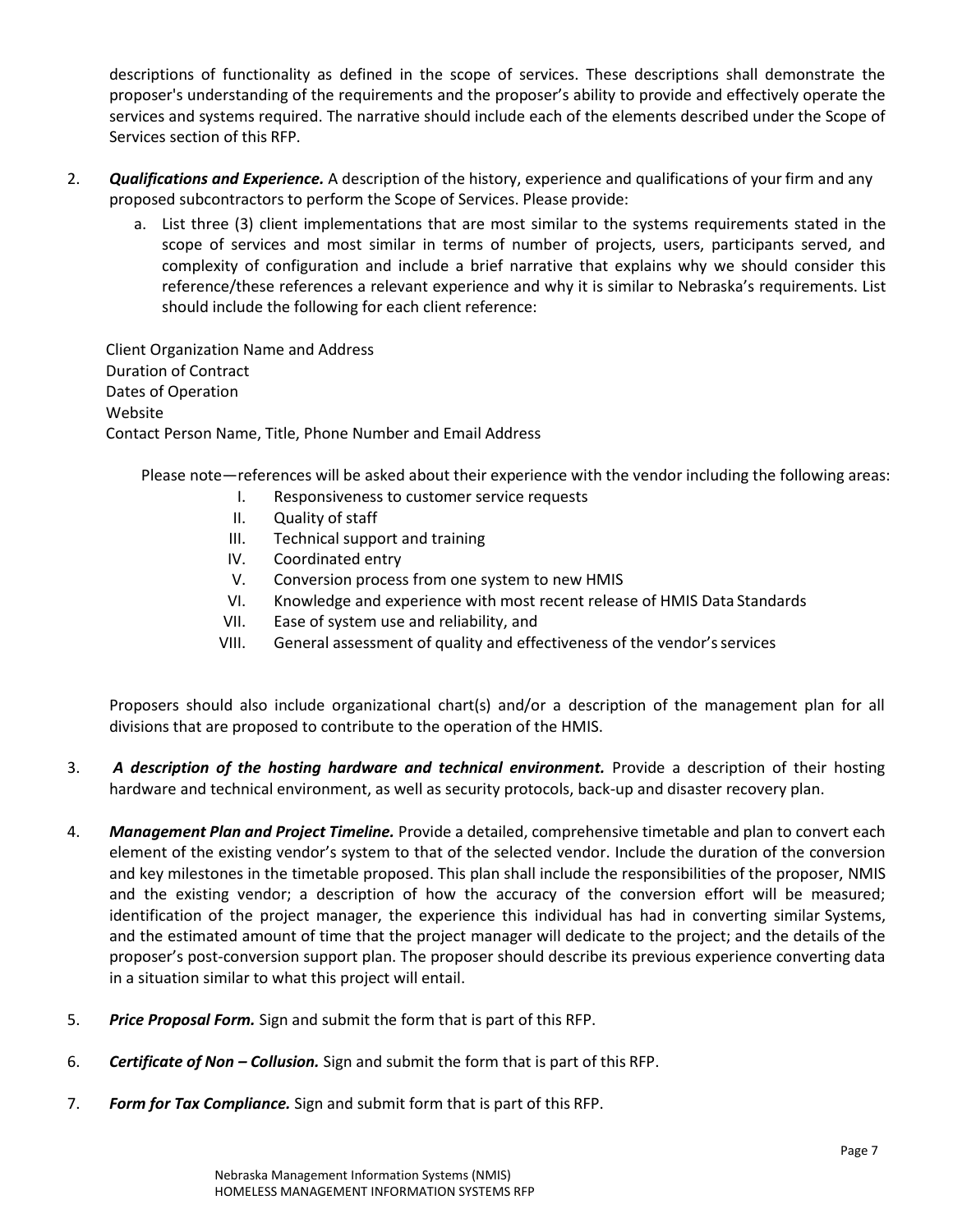### **PROPOSAL CONTENTS**

All costs associated with the services set forth in this RFP must be included in the price. Price must remain firm for the entire contract.

- 1. **Proposals emailed to [NebraskaNMIS@gmail.com](mailto:NebraskaNMIS@gmail.com)** prior to **5:00 p.m. CST., Friday, June 21, 2019**. Any proposals received after such time will not be accepted.
- **2. The Price Proposal form must be completed as instructed. No substitute form will be accepted. Pricing must remain firm for the duration of the contract. The proposal submitted must be without conditions or exceptions.**
- 5. Failure to answer any questions, to complete any form or to provide the documentation required will be deemed non-responsive and will result in automatic rejection of the proposal.
- 6. *Detailed Description of Costs.* Provide a total not-to-exceed fixed fee. The NMIS Board seeks proposals that demonstrate maximum value, innovation, effectiveness, and total work to be performed within the funding available.
- 7. *Detailed Cost Breakdown.* Provide a cost for each task identified in the Scope/Schedule on the price proposal form.
- 8. *Payment Schedule.* A payment schedule based on pre-established benchmarks will be negotiated prior to issuance of the contract. However, the successful applicant should be aware that a percentage of the contact will be held until the final plan product is delivered.
- 9. *Form for Cost Proposal.* Complete and sign form that is part of this RFP.

### **EVALUATIONS OF THE PROPOSALS**

All proposals will be reviewed by the Selection Committee.

Proposers may be asked to host a remote interview, including demonstration of their HMIS software solution. Proposers will be responsible for providing the Committee with a call in number and web link. The project manager and other project team members should be prepared to participate in the interview. Interview participants will be expected to describe the proposer's approach to the project and answer questions from the Committee. Proposals that meet the Quality Requirements will be reviewed pursuant to the Comparative Evaluation Criteria listed in this RFP. The Selection Committee will assign a rating of Highly Advantageous, Advantageous, or Not Advantageous to each comparative evaluation criterion. Based on these ratings, a composite rating will be determined for each proposal.

References will be contacted to determine if the proposer is responsive and responsible. References will be asked about their overall impression of the proposer's quality of services performed and the timeliness of service delivery. NMIS the right to use itself as a reference and to contact references other than those submitted by the proposer.

The contract will not necessarily be awarded to the proposal that receives the highest rating. The NMIS Board will award the contract to only one responsive and responsible proposer submitting the most advantageous proposal taking into consideration the quality requirements, evaluation criteria and composite ratings, interview, references and price. Before awarding the contract, we may request additional information from the proposer.

We reserve the right to reject any and all proposals if it determines that the criteria set forth have not been met or for any other reason.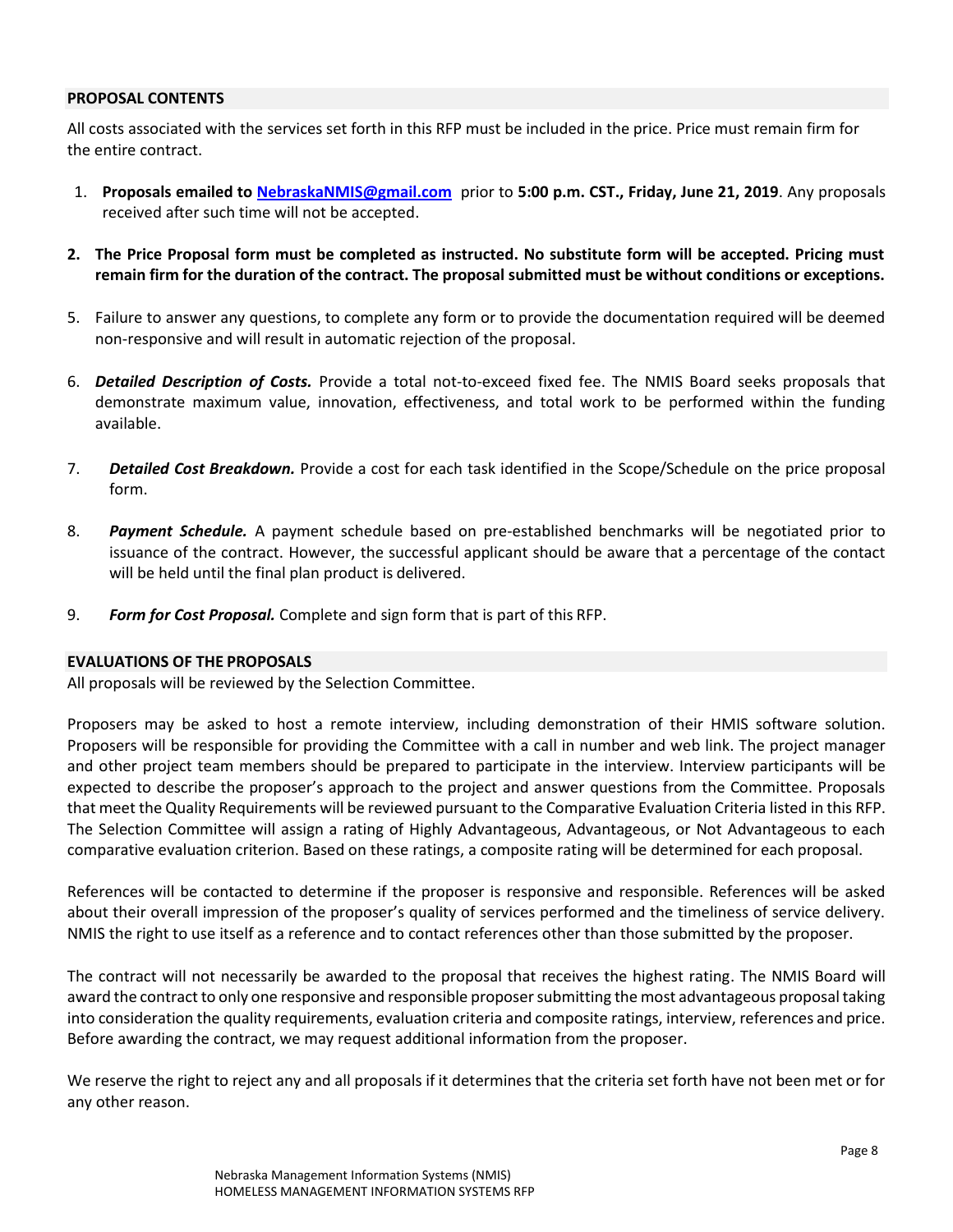# **MINIMUM EVALUATION CRITERIA**

In order to be reviewed, the proposal must be substantially complete, meet the Qualifications listed in the RFP, and contain all necessary forms.

### **Qualifications:**

- Minimum of five (5) years of experience working with HUD homeless programs relative to data collection and HMIS capacities;
- Minimum of five (5) years of experience with HUD's CoC process; and
- Minimum of five (5) years of experience in implementing and operating HMIS data collection, warehousing and reporting in a manner consistent with HUD's evolving standards.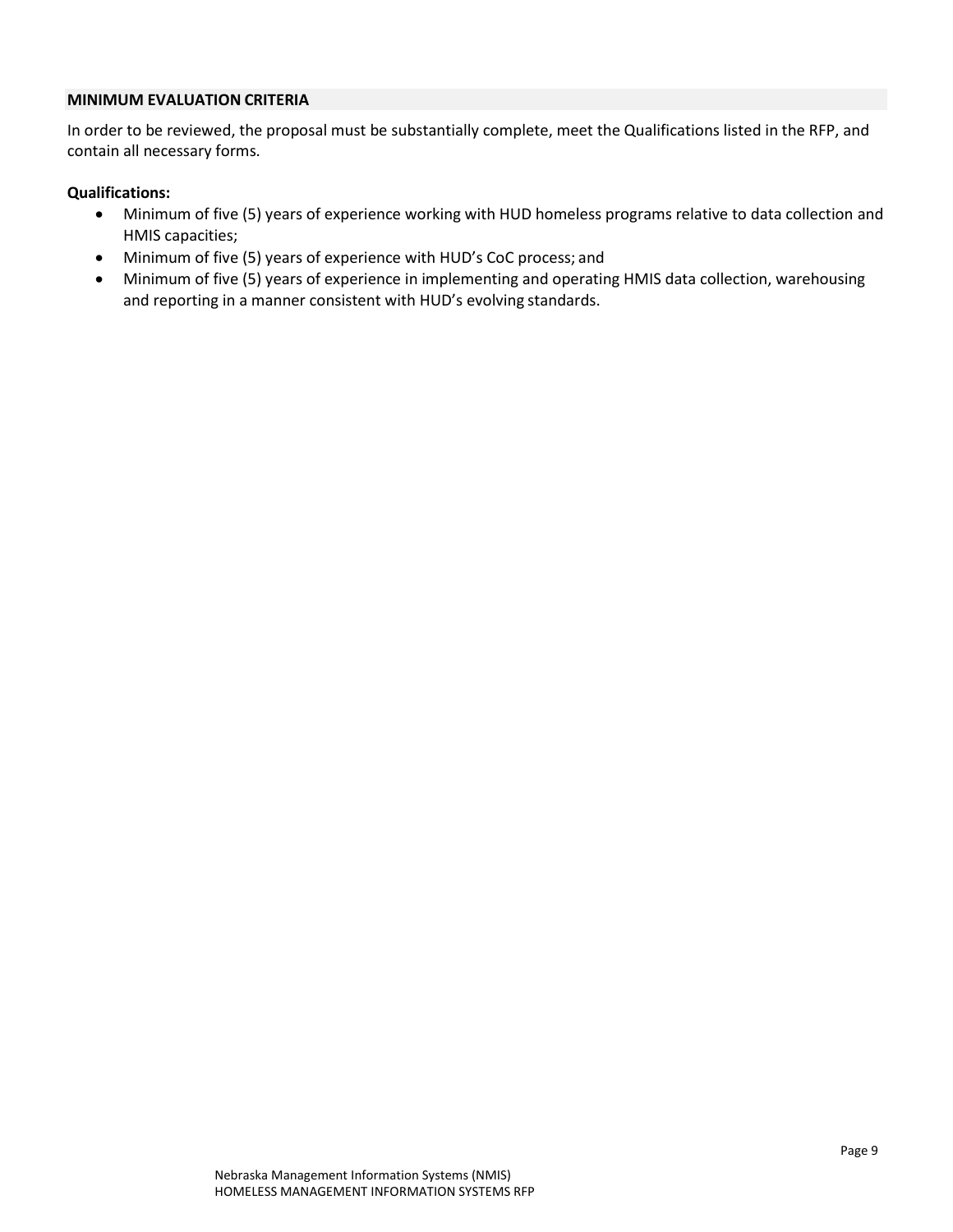# **Threshold Requirements:**

A "NO" response, a failure to respond, or a failure to meet any of the following minimum threshold requirements may result in a rejection of your proposal. Circle YES or NO for each itemlisted.

|    | <b>Threshold Requirements</b>                                                                                                                                                                                                                                                                                                                                                                                       |            | Response  |
|----|---------------------------------------------------------------------------------------------------------------------------------------------------------------------------------------------------------------------------------------------------------------------------------------------------------------------------------------------------------------------------------------------------------------------|------------|-----------|
| 1. | Demonstrated expertise necessary to successfully implement their software (e.g.,<br>recent successful implementations that adhere to schedules, completed<br>projects/customizations that have satisfied customer requirements).                                                                                                                                                                                    | <b>YES</b> | NO.       |
| 2. | The proposer has converted at least two HMIS databases into their own software<br>solution.                                                                                                                                                                                                                                                                                                                         | <b>YES</b> | <b>NO</b> |
| 3. | The proposer has converted HMIS database from WellSky into their own software<br>solution.                                                                                                                                                                                                                                                                                                                          | <b>YES</b> | <b>NO</b> |
| 4. | The proposed HMIS will facilitate full and accurate collection of all HUD-<br>mandated data elements as defined in the current HMIS Data and<br>Technical Standards documentation.                                                                                                                                                                                                                                  | <b>YES</b> | <b>NO</b> |
| 5. | Proposer is prepared to contractually commit to ongoing compliance and support<br>of the latest HUD data standards and HMIS regulations.                                                                                                                                                                                                                                                                            | <b>YES</b> | NO.       |
| 6. | The proposed HMIS will safeguard security and privacy by ensuring that user<br>access levels are restricted based on user role and/or permissions that are<br>enforced consistently throughout the software solution.                                                                                                                                                                                               | <b>YES</b> | <b>NO</b> |
| 7. | The proposed HMIS will include an Audit Trail function to track changes to client-<br>level records in the database.                                                                                                                                                                                                                                                                                                | <b>YES</b> | NO.       |
| 8. | The proposed HMIS must be fully compatible for use on any Internet browser.                                                                                                                                                                                                                                                                                                                                         | <b>YES</b> | <b>NO</b> |
| 9. | The proposed HMIS will generate an unduplicated count of clients within<br>individual projects, across combinations of projects, and across the entire<br>database, regardless of whether or not projects enter data into the system using<br>uploads, and regardless of whether or not agencies have data sharing<br>agreements in place.                                                                          | <b>YES</b> | <b>NO</b> |
|    | 10. The proposed HMIS will support batch import and export of data from external<br>databases, including a contractual commitment to support the latest XML and CSV<br>schema defined by HUD.                                                                                                                                                                                                                       | <b>YES</b> | <b>NO</b> |
|    | 11. The proposed HMIS will generate HUD-mandated reports, including the CoC<br>Annual Performance Report (APR), HMIS APR, Emergency Solutions Grant (ESG)<br>Consolidated Annual Performance and Evaluation Report (CAPER), Annual<br>Homeless Assessment Report (AHAR), HUD System Performance Report, and<br>Point-in-Time (PIT) report, Housing Inventory (HIC), CSBG, and LSA as well as<br>customized reports. | <b>YES</b> | <b>NO</b> |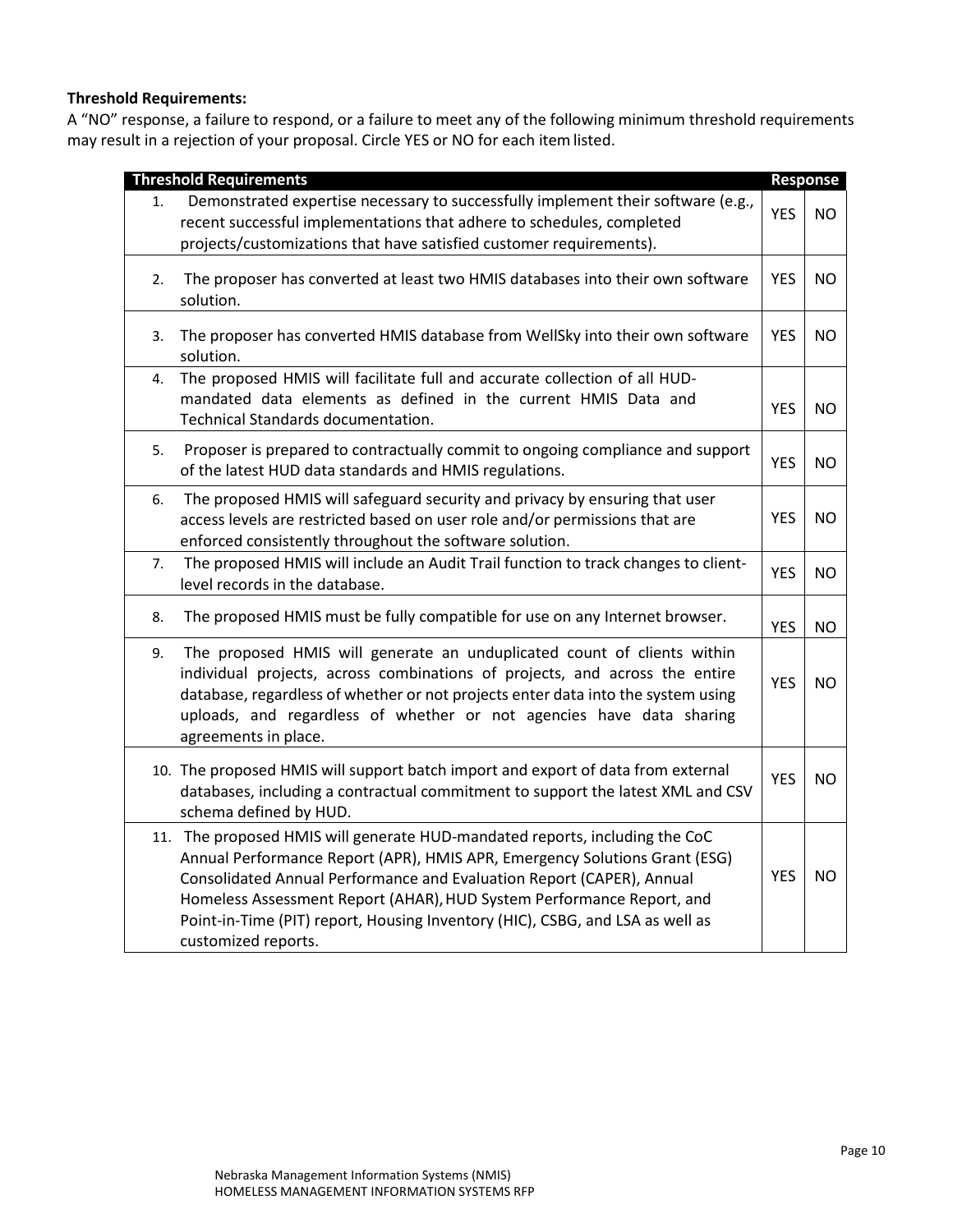## **COMPARATIVE EVALUATION CRITERIA**

The proposal will be reviewed by the NMIS Board and NMIS Software Taskforce and ranked using the following criteria:

*Evaluation Criteria begins on the following page.*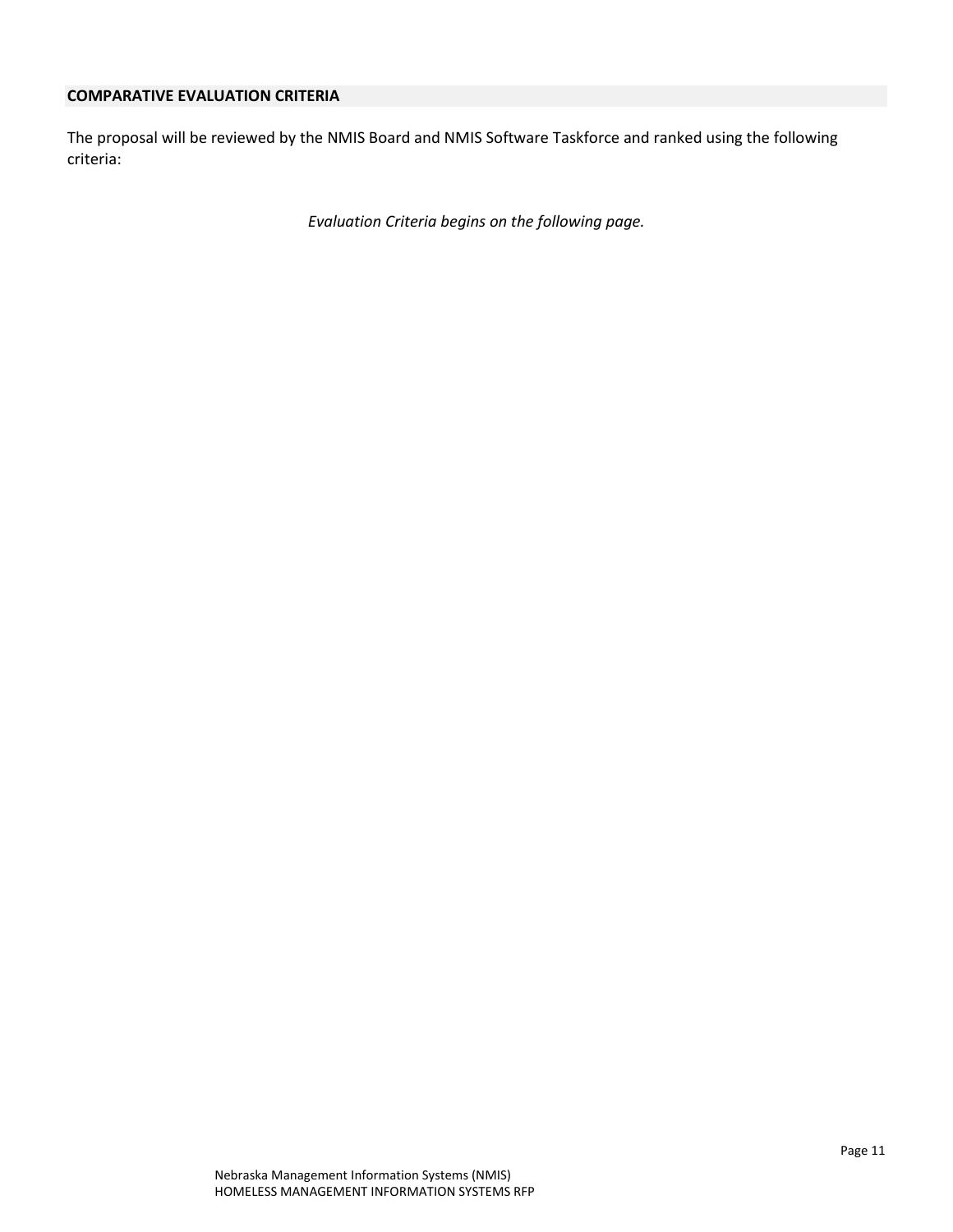|                                                                                                                                                                                                                                                                                                                                  | <b>Highly Advantageous</b>                                                                                                                                                                                                                                                                                                                                                                                                                                                                                                                                                                    | <b>Advantageous</b>                                                                                                                                                                                                                                                                                                                                                                                                                                                                                                                                                        | <b>Not Advantageous</b>                                                                                                                                                                                                                                                                                                                                                                                                                                                                                                                                                              |
|----------------------------------------------------------------------------------------------------------------------------------------------------------------------------------------------------------------------------------------------------------------------------------------------------------------------------------|-----------------------------------------------------------------------------------------------------------------------------------------------------------------------------------------------------------------------------------------------------------------------------------------------------------------------------------------------------------------------------------------------------------------------------------------------------------------------------------------------------------------------------------------------------------------------------------------------|----------------------------------------------------------------------------------------------------------------------------------------------------------------------------------------------------------------------------------------------------------------------------------------------------------------------------------------------------------------------------------------------------------------------------------------------------------------------------------------------------------------------------------------------------------------------------|--------------------------------------------------------------------------------------------------------------------------------------------------------------------------------------------------------------------------------------------------------------------------------------------------------------------------------------------------------------------------------------------------------------------------------------------------------------------------------------------------------------------------------------------------------------------------------------|
| А.<br><b>Experience and</b><br><b>Qualifications</b><br>Ratings will be based on<br>extent to which the<br>consultant has been<br>involved implementing<br>successful HMIS<br>projects in multiple<br>jurisdictions.                                                                                                             | The proposer has been<br>involved in the successful<br>implementation of HMIS<br>projects or client data<br>management projects of<br>comparable complexity in at<br>least five (5) jurisdictions<br>including data migration<br>work.                                                                                                                                                                                                                                                                                                                                                        | The proposer has been<br>involved in the successful<br>implementation of HMIS<br>projects or client data<br>management projects of<br>comparable complexity in less<br>than five (5) but in three (3) or<br>more jurisdictions.                                                                                                                                                                                                                                                                                                                                            | The proposer has been<br>involved in the successful<br>implementation of HMIS<br>projects or client data<br>management projects of<br>comparable complexity in at<br>least one (1) jurisdiction but<br>less than three (3) jurisdictions.                                                                                                                                                                                                                                                                                                                                            |
| в.<br><b>Project Timeline</b><br>Particular attention will<br>be paid to the detail<br>provided that<br>demonstrates ability to<br>ensure successful data<br>conversion/migration<br>within the project<br>timeframe-and that all<br>other required reporting<br>deadlines set by NMIS<br>and/or HUD-can be<br>successfully met. | The proposal indicates that<br>the proposer will be able to<br>meet the proposed deadline<br>and explains in detail both<br>baseline and additional<br>resources that will be<br>available if necessary for<br>ensuring that the project<br>timeframe does not slip. The<br>proposal's timeline includes<br>detailed descriptions of<br>responsibilities for the<br>proposer and customer<br>related to data conversion<br>and migration and capability<br>of meeting data import and<br>integration elements in the<br>Scope of Work within this<br>RFP.                                     | The proposal indicates that the<br>proposer will be able to meet<br>the proposed timeframe but<br>only provides a cursory level of<br>service and a cursory<br>statement of additional<br>resources that will be available<br>to ensure that the timeframe<br>does not slip. The timeline<br>includes steps related to data<br>conversion and migration, but<br>responsibilities are not<br>specified.                                                                                                                                                                     | The proposal indicates that the<br>proposer has committed to<br>meeting the timeframe, but<br>does not have additional<br>resources to ensure that the<br>project timeframe does not<br>slip. The project timeline does<br>not include detailed steps<br>related to data conversion and<br>migration.                                                                                                                                                                                                                                                                                |
| C.<br><b>User Experience</b><br>Particular attention will<br>be paid to evidence of<br>successful past<br>performance. Success of<br>may be determined by<br>contacting references.                                                                                                                                              | The proposal demonstrates<br>excellent support, training<br>and customer service through<br>consistency in user interface<br>and functionality; intuitive<br>and efficient user experience<br>(no duplicate information<br>requests, auto-population to<br>other screens, information is<br>derived and inferred from<br>other responses where<br>possible to avoid duplication<br>or incongruence, and includes<br>data quality warnings); and<br>thorough user interface<br>documentation, including all<br>parts of the system from<br>database administration to<br>front-end experience. | The proposal demonstrates<br>support, training and customer<br>service through consistency in<br>user interface and<br>functionality; intuitive and<br>efficient user experience (no<br>duplicate information requests,<br>auto-population to other<br>screens, information is derived<br>and inferred from other<br>responses where possible to<br>avoid duplication or<br>incongruence, and includes<br>data quality warnings); and<br>user interface documentation,<br>including all parts of the<br>system from database<br>administration to front-end<br>experience. | The proposal demonstrates<br>only partial compliance with<br>the following requirements:<br>consistency in user interface<br>and functionality; intuitive and<br>efficient user experience (no<br>duplicate information requests,<br>auto-population to other<br>screens, information is derived<br>and inferred from other<br>responses where possible to<br>avoid duplication or<br>incongruence, and includes<br>data quality warnings); and<br>user interface documentation,<br>including all parts of the<br>system from database<br>administration to front-end<br>experience. |

*Evaluation Criteria continues on the following page.*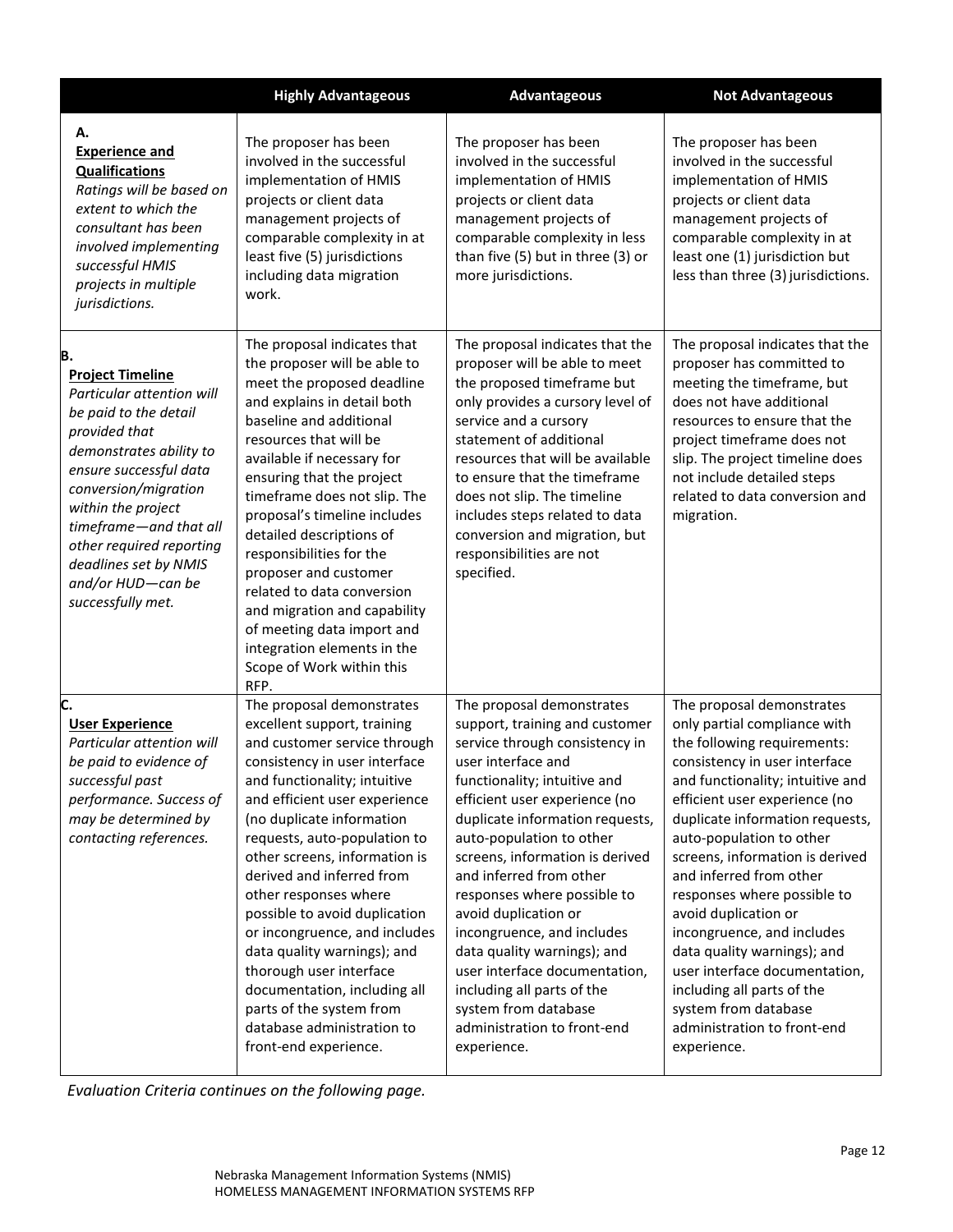|                                                                                                                                                                                 | <b>Highly Advantageous</b>                                                                                                                                                                                                                                                                                                                                                                                                                                                                                                                                                                 | <b>Advantageous</b>                                                                                                                                                                                                                                                                                                                                                                                                                                                                                                                                                                       | <b>Not Advantageous</b>                                                                                                                                                                                                                                                                                                                                                                                                                                                                                                                                                                            |
|---------------------------------------------------------------------------------------------------------------------------------------------------------------------------------|--------------------------------------------------------------------------------------------------------------------------------------------------------------------------------------------------------------------------------------------------------------------------------------------------------------------------------------------------------------------------------------------------------------------------------------------------------------------------------------------------------------------------------------------------------------------------------------------|-------------------------------------------------------------------------------------------------------------------------------------------------------------------------------------------------------------------------------------------------------------------------------------------------------------------------------------------------------------------------------------------------------------------------------------------------------------------------------------------------------------------------------------------------------------------------------------------|----------------------------------------------------------------------------------------------------------------------------------------------------------------------------------------------------------------------------------------------------------------------------------------------------------------------------------------------------------------------------------------------------------------------------------------------------------------------------------------------------------------------------------------------------------------------------------------------------|
| D.<br><b>Support, Training and</b><br><b>Customer Service</b><br>Particular attention will<br>be paid to the extent to<br>which customer support<br>is available and effective. | The proposal includes an<br>excellent description that<br>provides the highest<br>assurance of the proposer's<br>ability to meet the following<br>requirements of the scope of<br>services: provision of<br>technical documentation<br>(data dictionary, reporting<br>module guide, database<br>design and navigation,<br>workflow guidance, user<br>manuals); customer support<br>center with capacity to<br>report issues and track bugs;<br>"Train the Trainer" modules;<br>and quality assurance<br>protocols related to every<br>software upgrade, release or<br>other system change. | The proposal includes a good<br>description that provides a high<br>level of assurance of the<br>proposer's ability to meet the<br>following requirements of the<br>scope of services: provision of<br>technical documentation (data<br>dictionary, reporting module<br>guide, database design and<br>navigation, workflow guidance,<br>user manuals); online customer<br>support center with capacity to<br>report issues and track bugs;<br>"Train the Trainer" modules;<br>and quality assurance<br>protocols related to every<br>software upgrade, release or<br>other system change. | The proposal includes an<br>incomplete description that<br>provides a low level of<br>assurance of the proposer's<br>ability to meet the following<br>requirements of the scope of<br>services: provision of technical<br>documentation (data<br>dictionary, reporting module<br>guide, database design and<br>navigation, workflow guidance,<br>user manuals); online customer<br>support center with capacity to<br>report issues and track bugs;<br>"Train the Trainer" modules;<br>and quality assurance<br>protocols related to every<br>software upgrade, release or<br>other system change. |
| E.<br><b>Software</b><br>Demonstration (If<br>applicable) Particular<br>attention will be paid to<br>the alignment and<br>usability of the system.                              | The software demonstration<br>indicates full alignment with<br>local priorities and<br>requirements as defined in<br>the RFP, including clear<br>compliance with HUD<br>standards; intuitive and<br>efficient workflow for end<br>users; effective import/upload<br>functionality; and robust and<br>user friendly reporting<br>functionality. Additionally, the<br>software demonstration<br>shows a clear, well-designed,<br>and flexible platform that<br>includes opportunities for<br>customization beyond the<br>minimum HUD requirements                                            | The software demonstration<br>indicates full alignment with<br>local priorities and<br>requirements as defined in the<br>RFP, including clear compliance<br>with HUD standards; intuitive<br>and efficient workflow for end<br>users; effective import/upload<br>functionality; and robust and<br>user friendly reporting<br>functionality.                                                                                                                                                                                                                                               | The software demonstration<br>indicates partial alignment with<br>local priorities and<br>requirements as defined in the<br>RFP, but does not meet all of<br>the following requirements:<br>clear compliance with HUD<br>standards; intuitive and<br>efficient workflow for end<br>users; effective import/upload<br>functionality; and robust and<br>user friendly reporting<br>functionality.                                                                                                                                                                                                    |

*Evaluation Criteria continues on the following page.*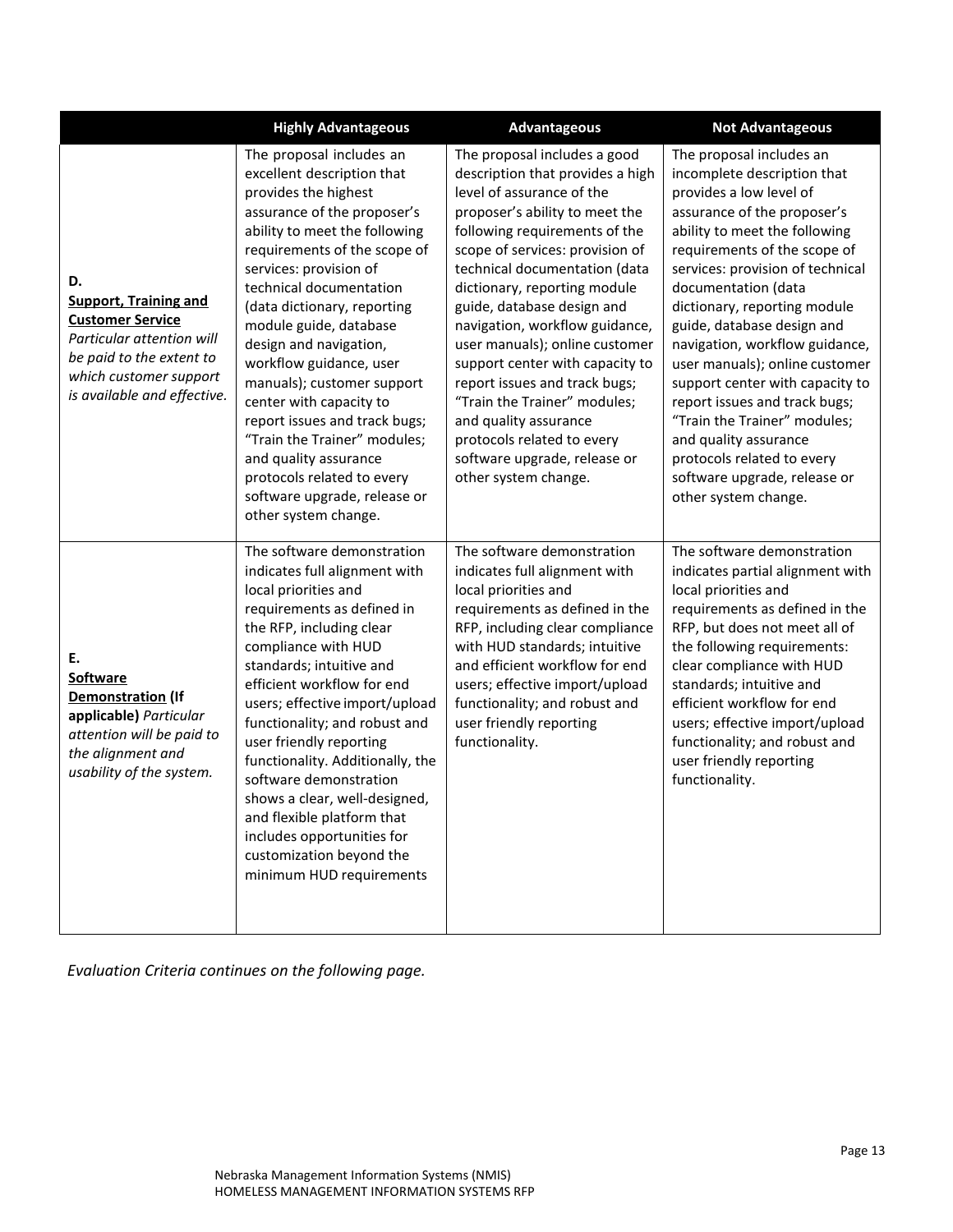|                                                                                                                                                                                             | <b>Highly Advantageous</b>                                                                                                                                                                                                                                                                                              | Advantageous                                                                                                                                                                                                                                                                                                           | <b>Not Advantageous</b>                                                                                                                                                                                                                                                                                                        |
|---------------------------------------------------------------------------------------------------------------------------------------------------------------------------------------------|-------------------------------------------------------------------------------------------------------------------------------------------------------------------------------------------------------------------------------------------------------------------------------------------------------------------------|------------------------------------------------------------------------------------------------------------------------------------------------------------------------------------------------------------------------------------------------------------------------------------------------------------------------|--------------------------------------------------------------------------------------------------------------------------------------------------------------------------------------------------------------------------------------------------------------------------------------------------------------------------------|
| F.<br><b>Quality of References</b><br>Particular attention will be<br>paid to the extent to which<br>the references shared positive<br>feedback in noted areas.                             | Each of the three references<br>contacted commented<br>substantively and positively<br>on their experiences with the<br>proposer in the following<br>areas: responsiveness to<br>customer service requests,<br>high quality staff, successful<br>data conversion experience,<br>and knowledge of HUD HMIS<br>standards. | Two of the three references<br>contacted commented<br>substantively and positively<br>on their experiences with the<br>proposer in the following<br>areas: responsiveness to<br>customer service requests,<br>high quality staff, successful<br>data conversion experience,<br>and knowledge of HUD HMIS<br>standards. | Only one of the three<br>references contacted<br>commented substantively and<br>positively on their<br>experiences with the<br>proposer in the following<br>areas: responsiveness to<br>customer service requests,<br>high quality staff, successful<br>data conversion experience,<br>and knowledge of HUD HMIS<br>standards. |
| G.<br><b>Coordinated Entry and</b><br>Prioritization<br>Particular attention will be<br>paid to the functionality of<br>software to support and<br>enhance coordinated entry in<br>the CoC. | The proposal<br>comprehensively<br>demonstrates that the HMIS<br>software has the functionality<br>to successfully support the<br>CoC's coordinated entry<br>system and successfully<br>meets each of the elements<br>noted in the Scope of Services<br>Section of this RFP.                                            | The proposal demonstrates that<br>the HMIS software has the<br>functionality to support the<br>CoC's coordinated entry system<br>and successfully meets most of<br>the elements noted in the Scope<br>lof Services Section of this RFP.                                                                                | The proposal demonstrates<br>that the HMIS software has<br>the functionality to support a<br>coordinated entry system and<br>can meet some of the<br>elements noted in the Scope<br>of Services Section of this RFP.                                                                                                           |

### **DEADLINE**

**Deadline for submission:** Friday, June 21, 2019 at 5:00PM CST

Via email at **NebraskaHMIS@gmail.com**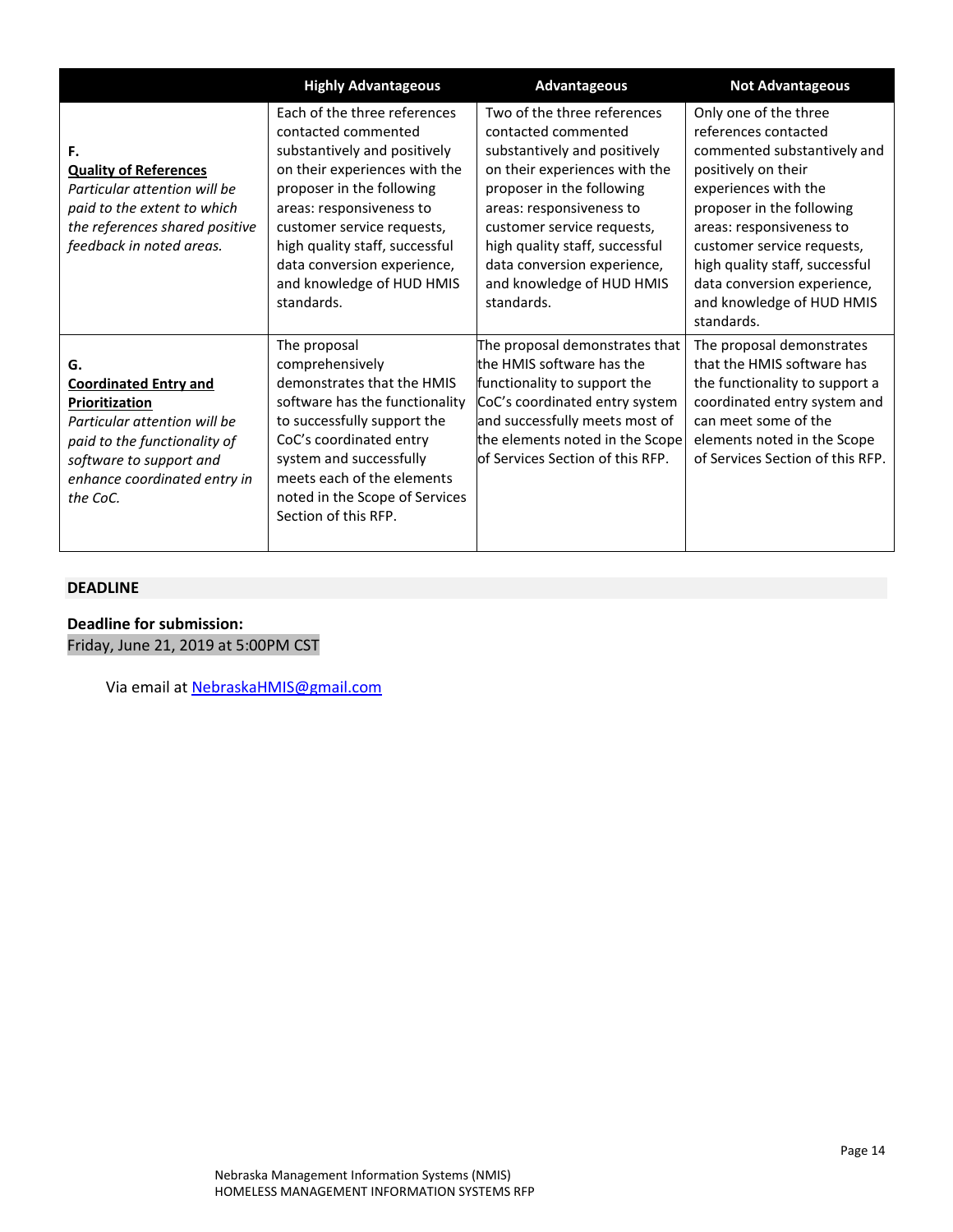## **COVER SHEET**

| <b>Name of Proposer:</b>     | <b>Contact Individual:</b>                      |
|------------------------------|-------------------------------------------------|
|                              |                                                 |
|                              |                                                 |
|                              |                                                 |
|                              |                                                 |
| <b>Address:</b>              |                                                 |
|                              |                                                 |
|                              |                                                 |
|                              |                                                 |
|                              |                                                 |
| Phone #:                     | <b>Alternate Phone #:</b>                       |
|                              |                                                 |
|                              |                                                 |
|                              |                                                 |
|                              |                                                 |
| <b>E-mail Address:</b>       | <b>Social Security / Federal Tax ID number:</b> |
|                              |                                                 |
|                              |                                                 |
|                              |                                                 |
| <b>Authorized Signature:</b> | Date:                                           |
|                              |                                                 |
|                              |                                                 |
|                              |                                                 |
|                              |                                                 |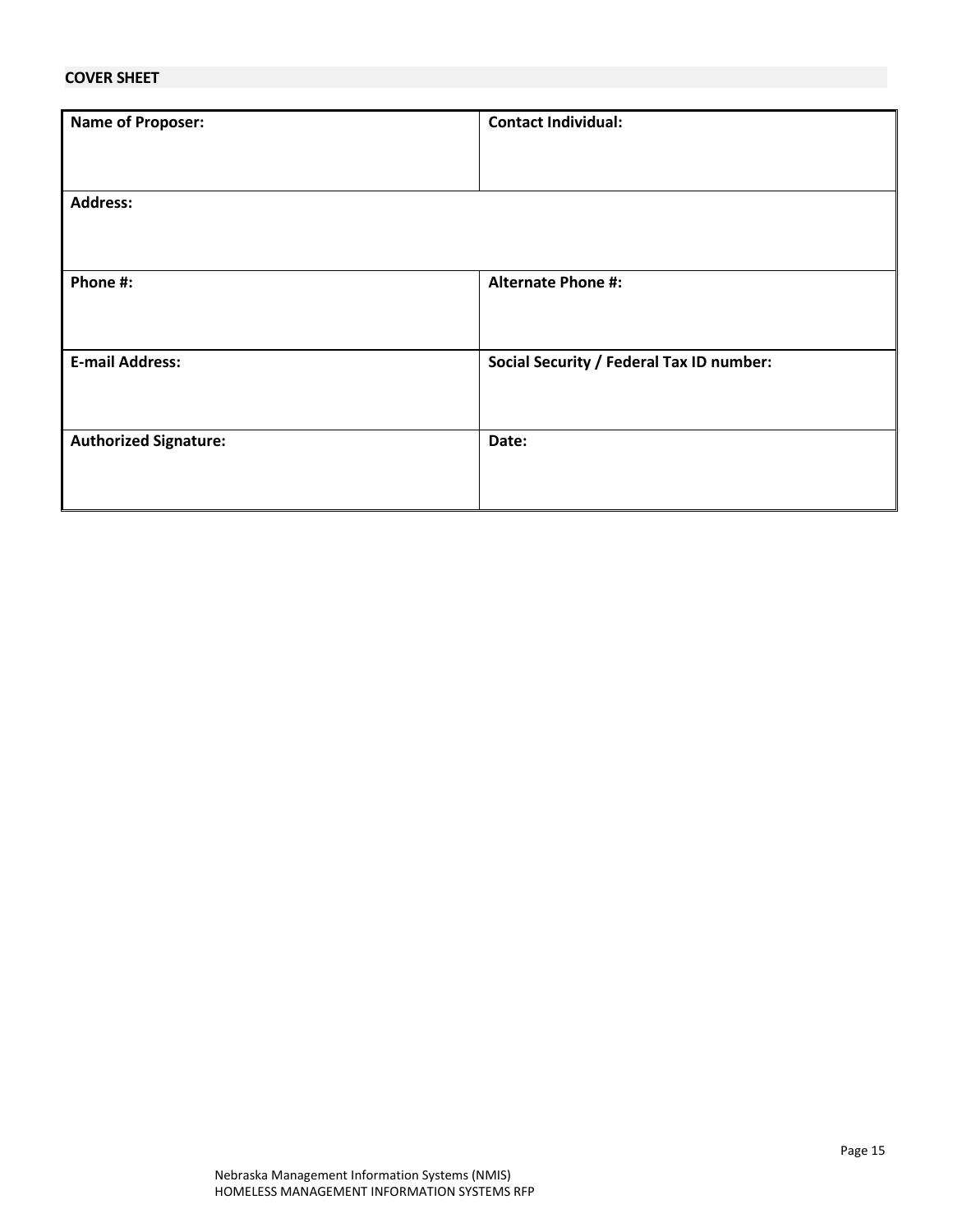### **PRICE PROPOSAL FORM**

Provide a total not-to-exceed fixed fee. The total funding available for this contact shall be available on an annual basis, extendable annually, subject to HUD funding and by mutual agreement of the vendor and city.

The NMIS Board cannot award a contract for services in excess of this amount. The NMIS Board seeks proposals that demonstrate maximum value, innovation, effectiveness, and total work to be performed within the funding available.

I, the services detailed in the attached Scope of Services for the following proposal price:

\$ Lump sum fee.

This proposal shall remain in effect for ninety (90) days.

### **Detailed Cost Breakdown:**

#### **SCOPE OF WORK**

Specific tasks to be undertaken by the selected HMIS vendor shall include, at a minimum:

| TASKS                                         | <b>PRICE</b> |
|-----------------------------------------------|--------------|
| A. General Tasks                              |              |
| <b>B. Regulatory Compliance</b>               |              |
| C. Security and Privacy                       |              |
| <b>D. Core Functionality</b>                  |              |
| <b>E. End User Experience</b>                 |              |
| F. System Administrator Expert Use Experience |              |
| <b>G. Coordinated Entry</b>                   |              |
| H. Support, Training and Customer Service     |              |
| Data Imports and Integration                  |              |
| J. Reporting and Performance Measurement      |              |
| Tota                                          |              |

Signature Date Date Date Date Date

Name of person signing bid or proposal

Name of Business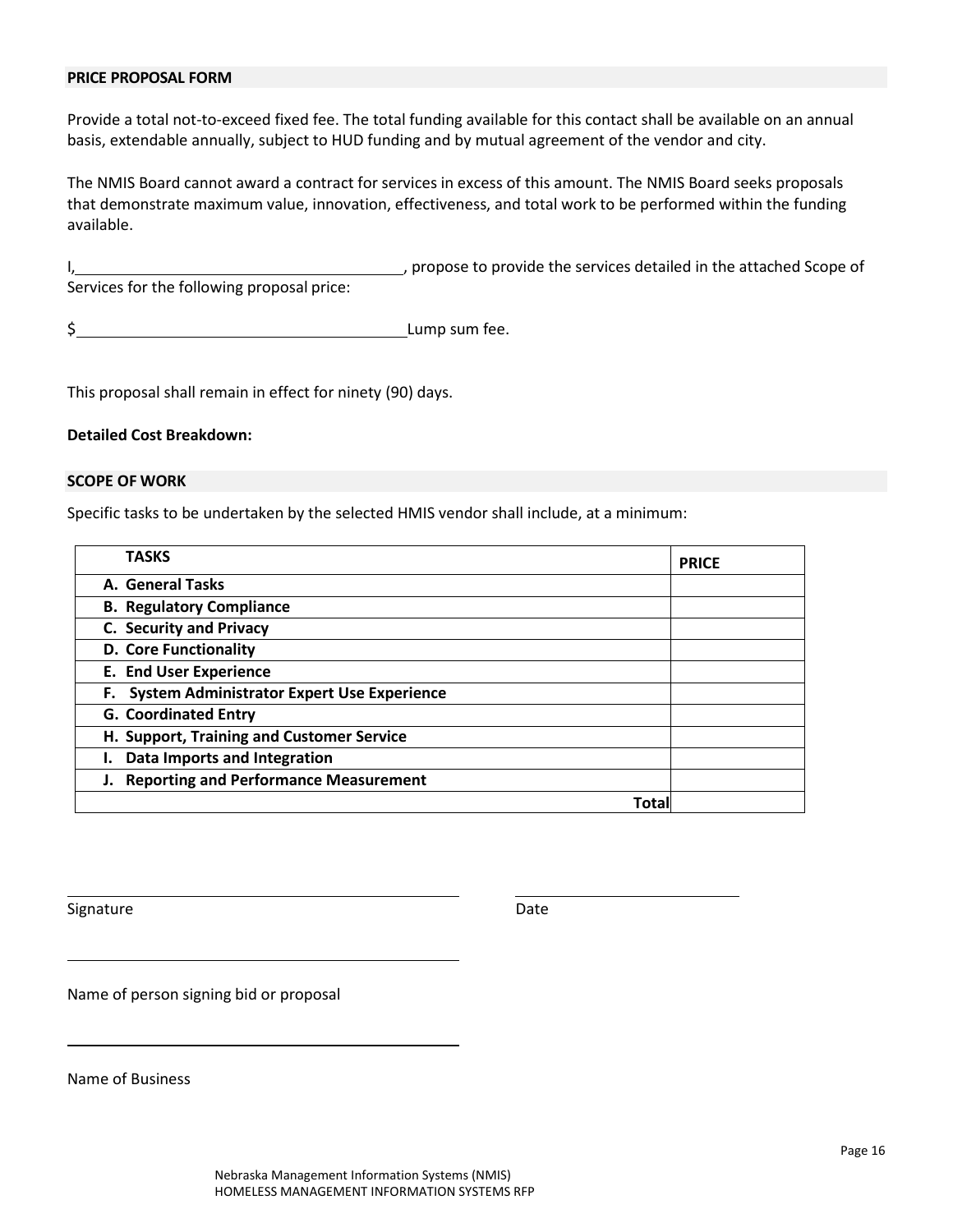# **CERTIFICATE OF NON-COLLUSION**

The undersigned certifies under penalties of perjury that this bid or proposal has been made and submitted in good faith and without collusion or fraud with any other person. As used in this certification, the word "person" shall mean any natural person, business, partnership, corporation, union, committee, club, or other organization, entity or group of individuals.

Signature Date Date Date

Name of person signing bid or proposal

Name of Business